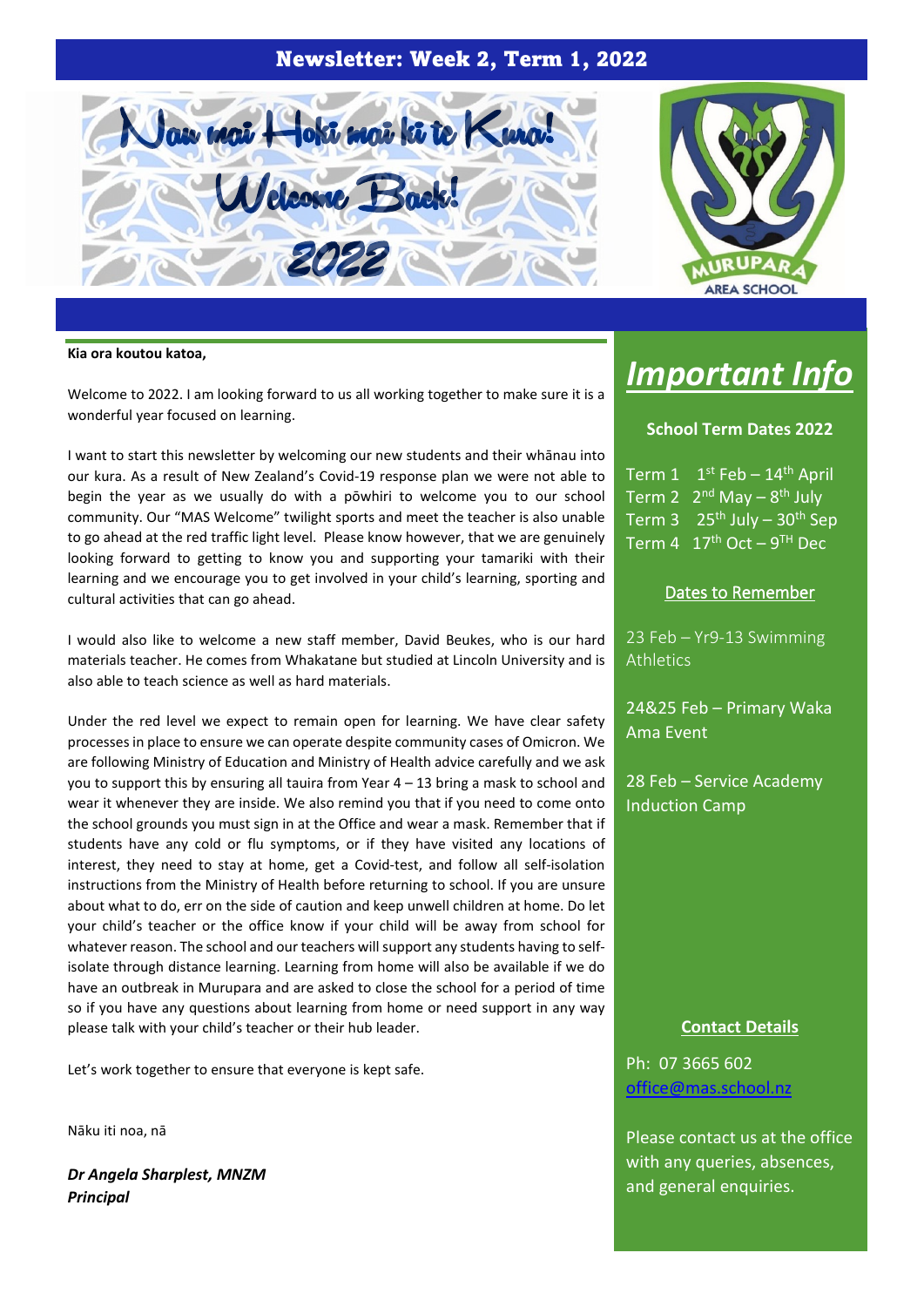## OFFICE NOTICEBOARD



### Welcome back for 2022!

Kia ora everyone, we hope everyone enjoyed their summer holidays. We are looking forward to this year. A few important pānui from us here at the office:

- Whānau, we need up to date contact details for caregivers and emergency contacts if we are unable to reach you. If you have changed your phones recently or moved give us a call at the office 07 3665 602 and update them please.
- Same goes for email if you would like to receive the newsletter via email please let us know and check to see if we have your latest email address. Our office email is [office@mas.school.nz](mailto:office@mas.school.nz) if you would like to contact us that way.
- If you need to collect your child or come on to school grounds please sign in at the office. We will then call your child down to the office for you.
- There are no lunch passes. If you wish to have lunch with your child or take them out for lunch they must be signed out by a caregiver or guardian at the office.
- Please encourage your children to wear their shoes whilst outside, unfortunately we keep finding broken glass on the courts and around school which is unfortunate. Which leads us to say – please manaaki our kura after hours!

If you have any queries please do not hesitate to call us at the office 07 3665 602

Ngā mihi – Lydia, Jan, Shayna, Pauline & Courtney-Anne

# NĪOREORE PĀNUI

Ngā Karere o Nīoreore (Nīoreore News)

E rere āwhiowhio te mihi o te ngākau ki ngā whānau katoa o Murupara Area School, me te mihi maioha ki ngā mate huhua nei o tō tātau rohe. Nei rā mātau e mihi atu ana.

Kia ora koutou, nau mai hoki mai to all of our students as we embark on yet another jam packed year of learning. As we do with every term, we started our first day back with a whole hub parakuihi. As everyone does when you haven't seen your friends or whānau for a while, you catch up with a big kōrero and laughs. We are all really happy to see that most of our students have returned safely after their holidays and are all set for the learning year.

This year we have a few changes within our hub. Whaea Tania leaves us in March to embark on a year of studying Te Reo Māori me ōna Tikanga, until then she will stay on as the year 2-3 class teacher. Matua Hone leaves his year 4 class and will be working within Nīoreore two days a week, this has enabled him to further his studies within Te Taha Hauora. We wish both Matua Hone and Whaea Tania all the best for their Akoranga this year.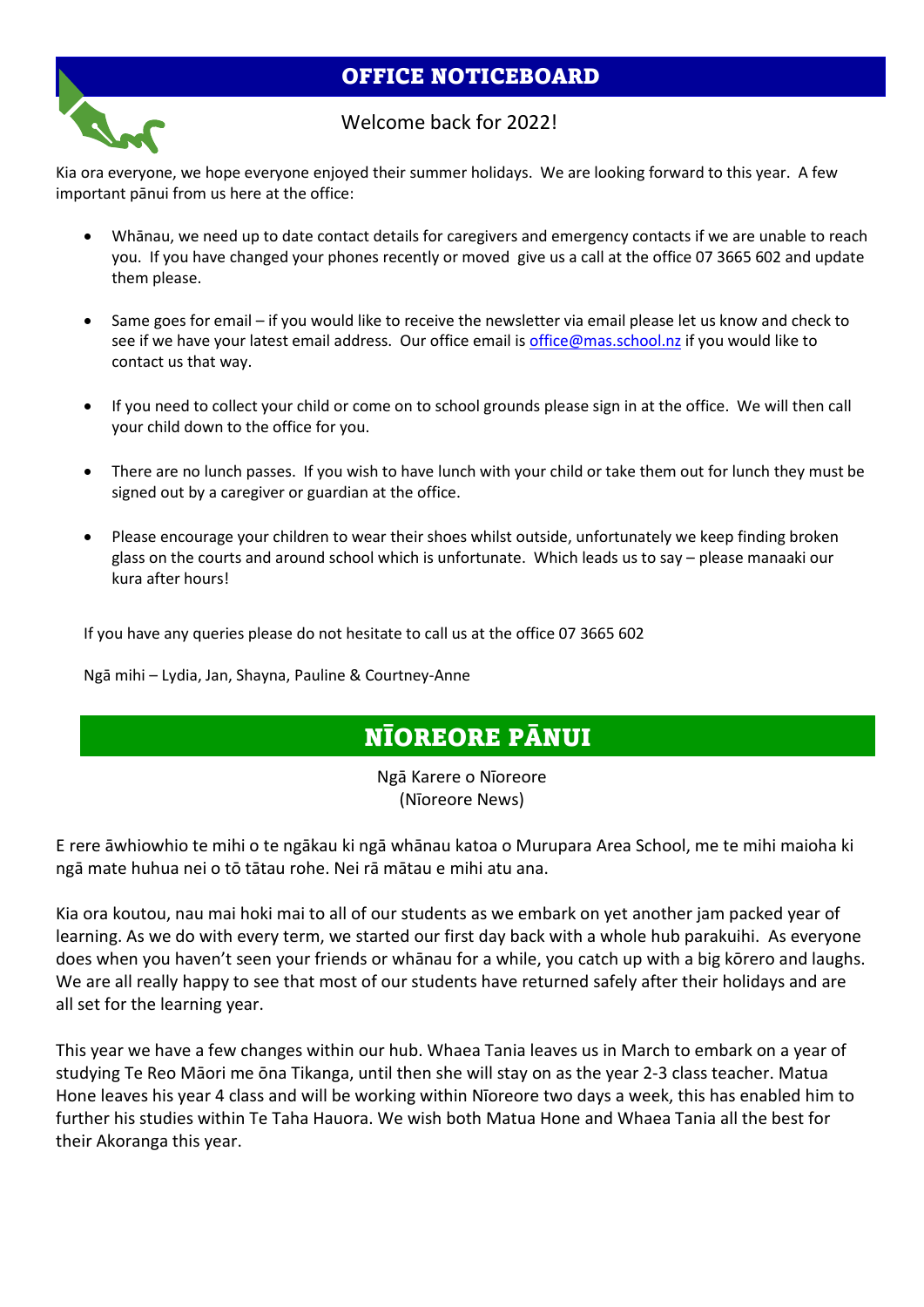Our hub consists of 5 classes this year, the junior Nīoreore classes are the NE - Yr 1 class with Whaea Marie, Yr 2-3 class with Whaea Tania (for now) and our Yr 3-4 class with Whaea JoAnn.



Our senior Nīoreore hub consists of 2 classes, the yr 4-6 class with Whaea Helena and the yr 5-6 class with Whaea Miriama. We are very lucky to also have our amazing teacher-aides in our hub, ngā mihi nui to Whaea Fluff (Pauline), Whaea Rosana and Whaea Audrey who will be returning very soon.

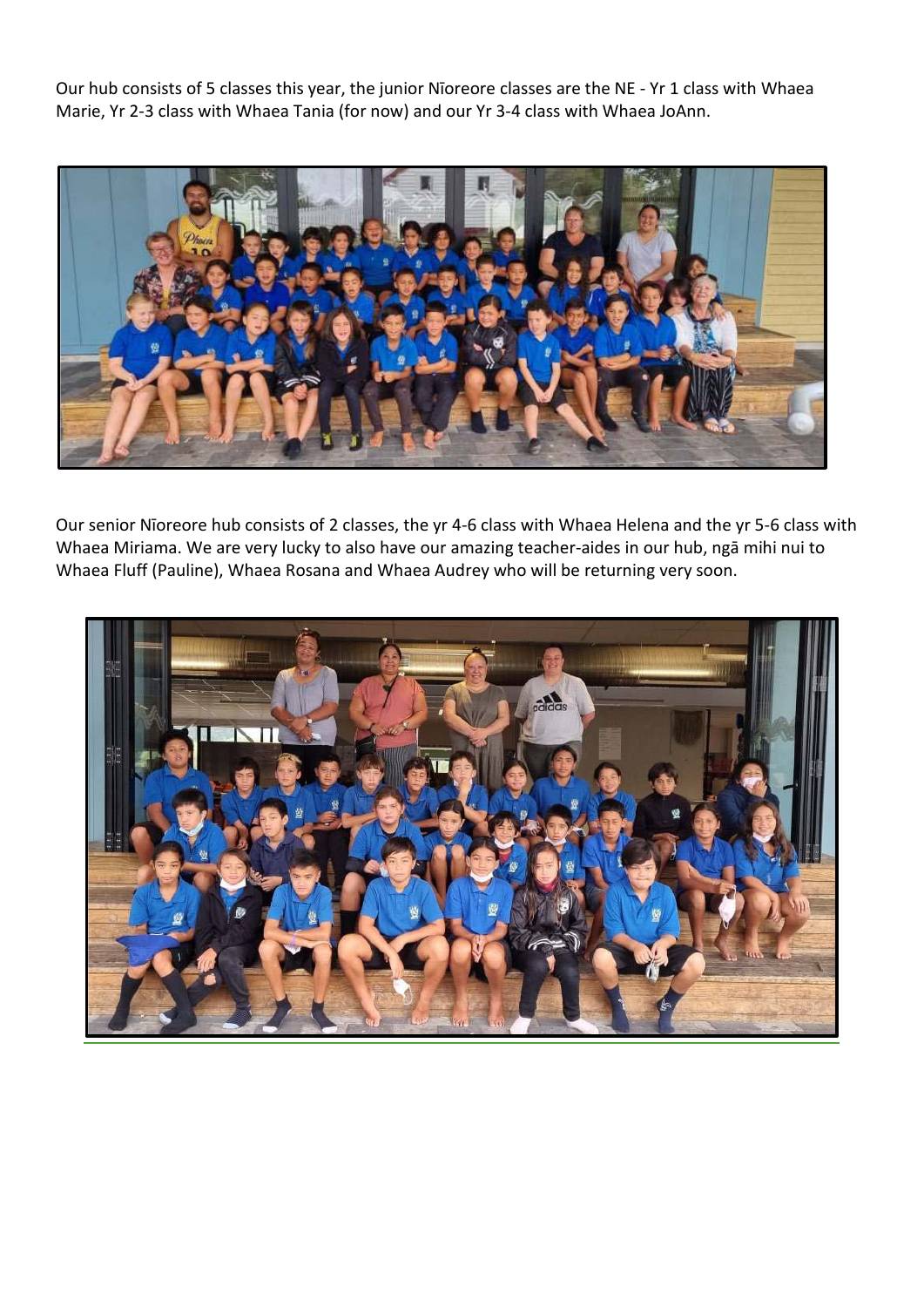# **TAUIRA HŌU**

Nau mai, whakatau mai to our new students and their whānau into Nīoreore and the wider MAS whānau. A big warm welcome to Isaiah Hopa yr5, Mayjah-Cole yr4, Kaia-Marie yr3 who are all ex-students but have recently returned to live in Murupara. We also welcome Zyah Hiko-Duff back to school.







We also welcome our morimori who have just started their school journey, Heremi Stephans and Sarj Mautoko Paraki Stevens Tawhara, tauke kōrua. Nau mai whakatau mai ki a koutou me o koutou whānau.



# **NĪOREORE UARA DRAW**

Lot's of names made it into the uara draw for our first week back at school for the year. From tamariki displaying Manaakitanga to their peers and young ones, to trying their hardest during te wā o te Akoranga, from being Pono during activity times and being a good Kaitiaki of their belongings and the school resources. We are very proud that our tamariki have held fast to their uara over the school holidays. So on that note we congratulate our first two uara draw winners for the year. Calvin Takuira (Yr6) and Ngahuia Beamsley (Yr5) Ka nui te mihi ki a kōrua.



## **NĪOREORE SWIMMING**

We have had a great start to the year with our Swimming Programme. By afternoon time we are all ready to cool down in our lovely school pool kept in pristine condition by Matua Pete. Most children have been remembering to bring their swimming gear and lots of these have had their names on them. Please do not send your best towels.

Many of the students are leaving their togs, shorts, towels etc at the school and these dry overnight and are all ready to go the next swimming day. The weather has been very kind to us, even on the wet days the afternoons have been fine enough for us to go over to the pool. We are starting at the beginning, learning to kick and confidently put our faces into the water in preparation for turning our

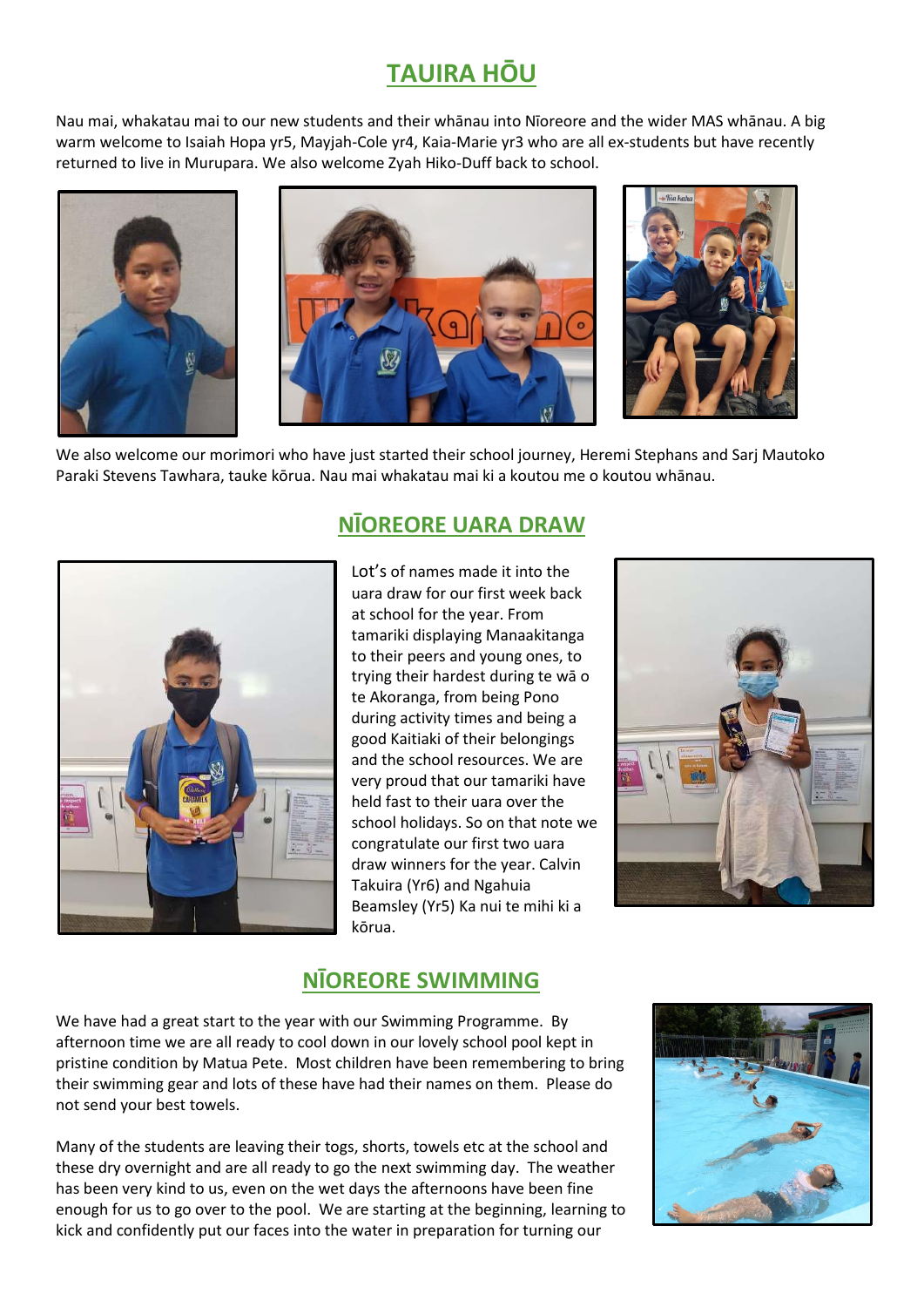heads and learning to breathe. The children in our Hub are all very confident but apart from two. None can sustain the kick and direction at this stage.

With all the tragedies we have had in Aotearoa over the summer it is even more imperative that



swimming is part of the curriculum and not just a choice to play in the water. Please make sure your child has the opportunity to learn.

# KĀRANGARANGA PĀNUI

Welcome to week 2 term 1 2022!

Kia ora e te Whānau.

Our first week back we focused on our school Uara

- Whakawhānaungatanga
- Manaakitanga
- Akoranga
- Tūmanako
- Whakapono
- Kaitiakitanga
- Kotahitanga

Our school Uara are the heart of our behaviour management system.

With the start of the year we refocus everyone on our core business of learning-Akoranga and developing learing goals, reconnecting with one another – Whakawhānaungatanga, Setting high expectations – Tūmanako and being and showing kindness – Manaakitanga.

Please ask your tamariki about our school Uara. This is an enormous component of setting our culture of learning within Kārangaranga and Murupara Area School.

### **Attendance**

If your tamariki are absent PLEASE make contact with the office or directly with their learning advisor. Attendance supports learning and attendance supports social development of a growing adolescent. We are here to support Whānau-always.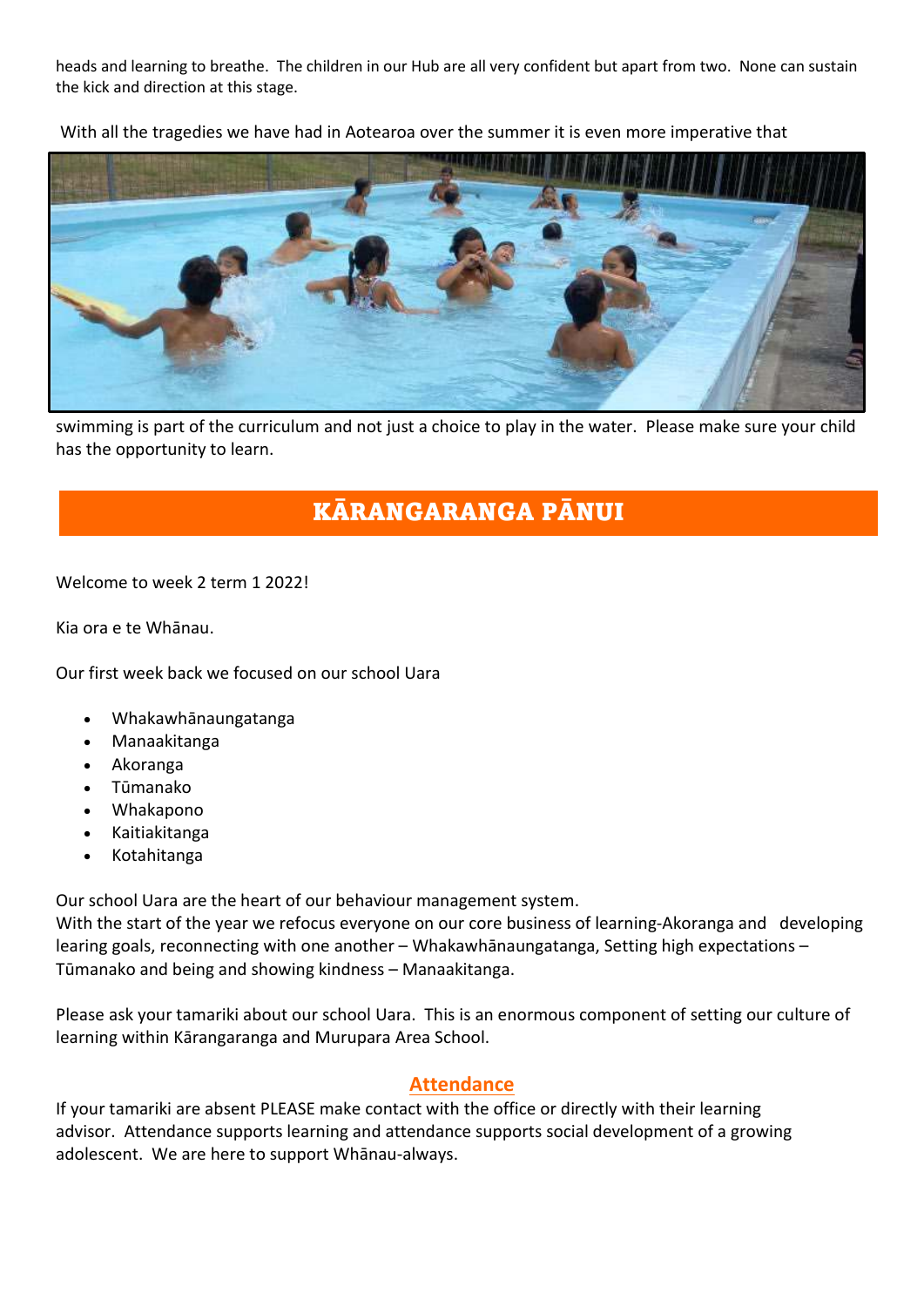### **Uniform**

Uniform so far has been positive. A reminder that no mufti clothing over or under school uniform. Black caps or black summer hats can be worn. PE gear is compulsory during physical lessons. No gumboots please-preferably black shoes or sandals.

### **Stationery**

This list is available at the school office.

Students have lockers near each learning area. Stationery including bags can be kept in their lockers. Please feel free to make contact with us if you have any concerns or questions.

Nga mihinui Matua Muriwai, Whaea Pam and Whaea Julie



YEAR 7 MATUA MURIWAI

YEAR 8 WHAEA JULIE





YEAR 9 WHAEA PAM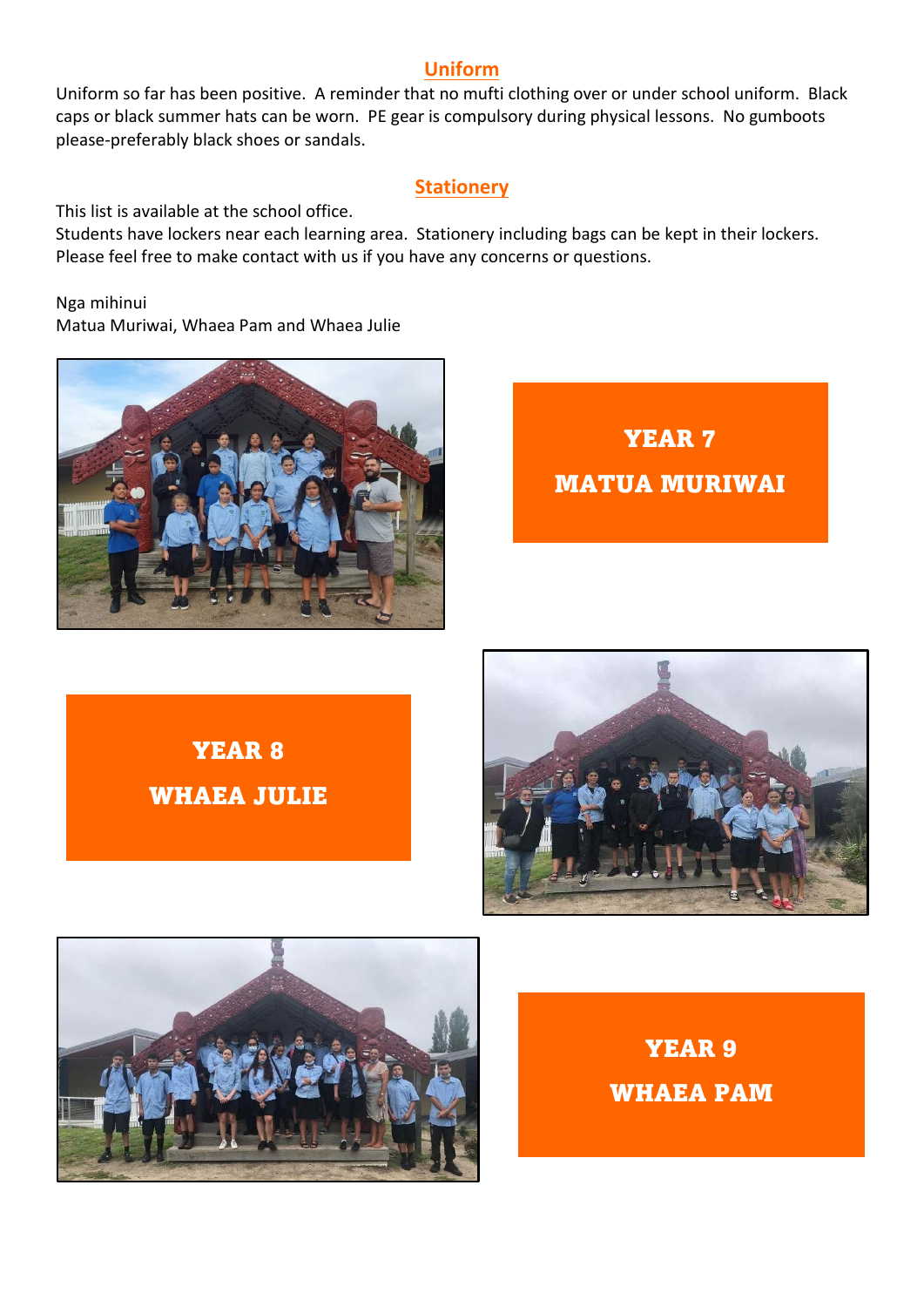# RANGIPŌ PĀNUI

## **NEW STAFF MEMBER – DAVID BEUKES**

Kia ora Whānau and a warm mihi to you all. My name is Mr Beukes but you can also call me Matua David/Dave.

I'm the new Hard Materials teacher and I am excited to be here this year and to get to know you all.

I grew up in the beautiful town of Whakatane where I went to Whakatane High school. My hobbies growing up were Sports like rowing, running and soccer, camping and tramping, watching movies, wood working, music and swimming in the river. Now my hobbies haven't changed much as I still am into my sport and outdoors plus hitting the gym. I also like off-roading and working on my truck, doing mechanics and modifications. I've also started getting into a bit of anime so students, let me know what your favorite one is, and I'll see if I know it too.



After high school I went down and studied in Christchurch where I lived for the last 5 years studying and working until moving to Rotorua.

This term some of the projects that the students will be working on are Clocks for the year 7 and 8s, a stool for the Yr. 9's a cabinet for the Yr. 10s and the seniors will be doing year long projects that include bed side tables, Cape cod chairs, and their own project designs.

Thanks again and look forward to getting to know you.

# SERVICE ACADEMY

Our Service Academy are going to their annual Induction course which is a 12-day course held in Waiouru Army Military Camp 28th February to 11 March. Here all Service Academies from the Central North Island Region from Whakatane to Wellington experience the lifestyle of a Soldier, Sailor or Airmen. The students all stay in the Army barracks in their respective platoons commanded by Military Staff. Every day is planned to start at 0530 every morning to late hours of the night. Activities the students participate in are:

Military Drill Ethos and Values of the Defence Force Army tent construction **Physical Training everyday** Mental exercises Leadership tasks Self-pride and confidence NZ Military history Social responsibility work Cross Country in the Army training areas Army assault con course Barrack routine and structure

And many more activities where the students are challenged Mentally, Physically, emotionally. There is no other environment better than being in a real-life Military Camp experience.